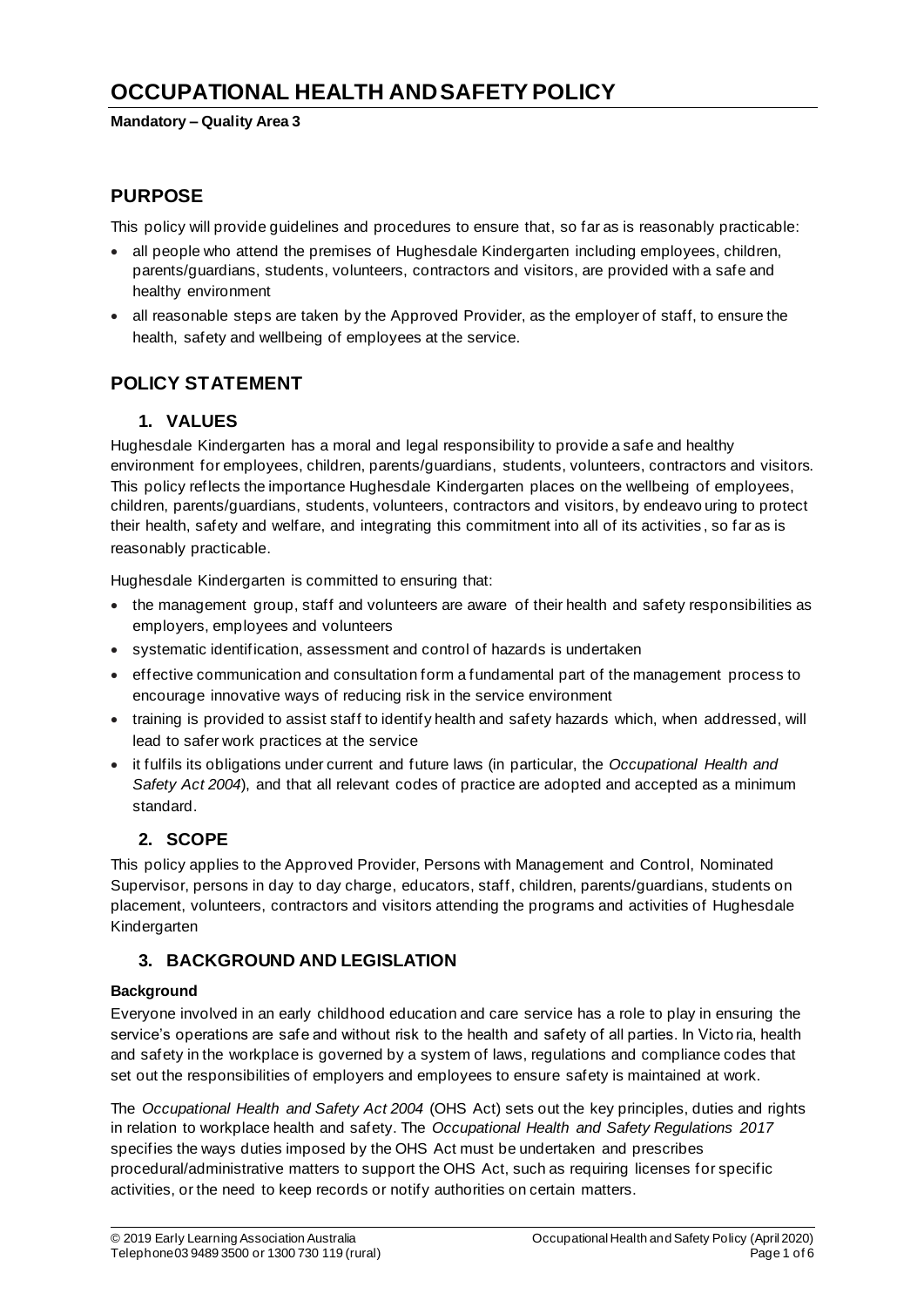The legal duties of an **employer** under the OHS Act are:

- to provide and maintain a workplace that is safe and without risk to the health of employees. This responsibility extends to contractors for routine tasks over which the employer has management. For contractors completing non-routine tasks, the employer must ensure that the service's daily operations and layout do not pose unreasonable risks
- to ensure other individuals, such as families and visitors, are not exposed to health and safety risks arising from the organisation's activities
- to consult with employees about OHS matters that will, or will likely, affect employees directly, including identifying hazards and assessing risks, and making decisions about risk control measures.

The OHS Act places the responsibility on **employees, including contractors and volunteers** for:

- taking care of their own safety and the safety of others who may be affected by their actions
- co-operating with reasonable OHS actions taken by the employer, including following quidelines, attending OHS-related training, reporting incidents, co-operating with OHS investigations, encouraging good OHS practice with fellow employees and others at the service, and assisting the employer with conducting OHS inspections during operating hours
- not interfering with safety equipment provided at the service, such as fire extinguishers.

### **Legislation and standards**

Relevant legislation and standards include but are not limited to:

- *Accident Compensation Act 1985* (Vic)
- *AS/NZS 4804:2001 and 4801:2001 Occupational health and safety systems*
- *Education and Care Services National Law Act 2010*
- *Education and Care Services National Regulations 2011*
- *National Quality Standard*, Quality Area 2: Children's Health and Safety
- *National Quality Standard*, Quality Area 3: Physical Environment
- *National Quality Standard*, Quality Area 7: Governance and Leadership
- *Occupational Health and Safety Act 2004*
- *Occupational Health and Safety Regulations 2017*

The most current amendments to listed legislation can be found at:

- Victorian Legislation Victorian Law Today: http://www.legislation.vic.gov.au/
- Commonwealth Legislation ComLaw: http://www.comlaw.gov.au/

### **4. DEFINITIONS**

The terms defined in this section relate specifically to this policy. For commonly used terms e.g. Approved Provider, Nominated Supervisor, Regulatory Authority etc. refer to the *General Definitions* section of this manual.

**Duty of care:** A common law concept that refers to the responsibilities of organisations to provide people with an adequate level of protection against harm and all reasonable foreseeable risk of injury. In the context of this policy, duty of care refers to the responsibility of education and care services to provide children, staff, students, volunteers, contractors and anyone visiting the service with an adequate level of care and protection against reasonable foreseeable harm and injury.

**Hazard:** An element with the potential to cause death, injury, illness or disease.

**Hazard identification:** A process that involves identifying all foreseeable hazards in the workplace and understanding the possible harm that each hazard may cause.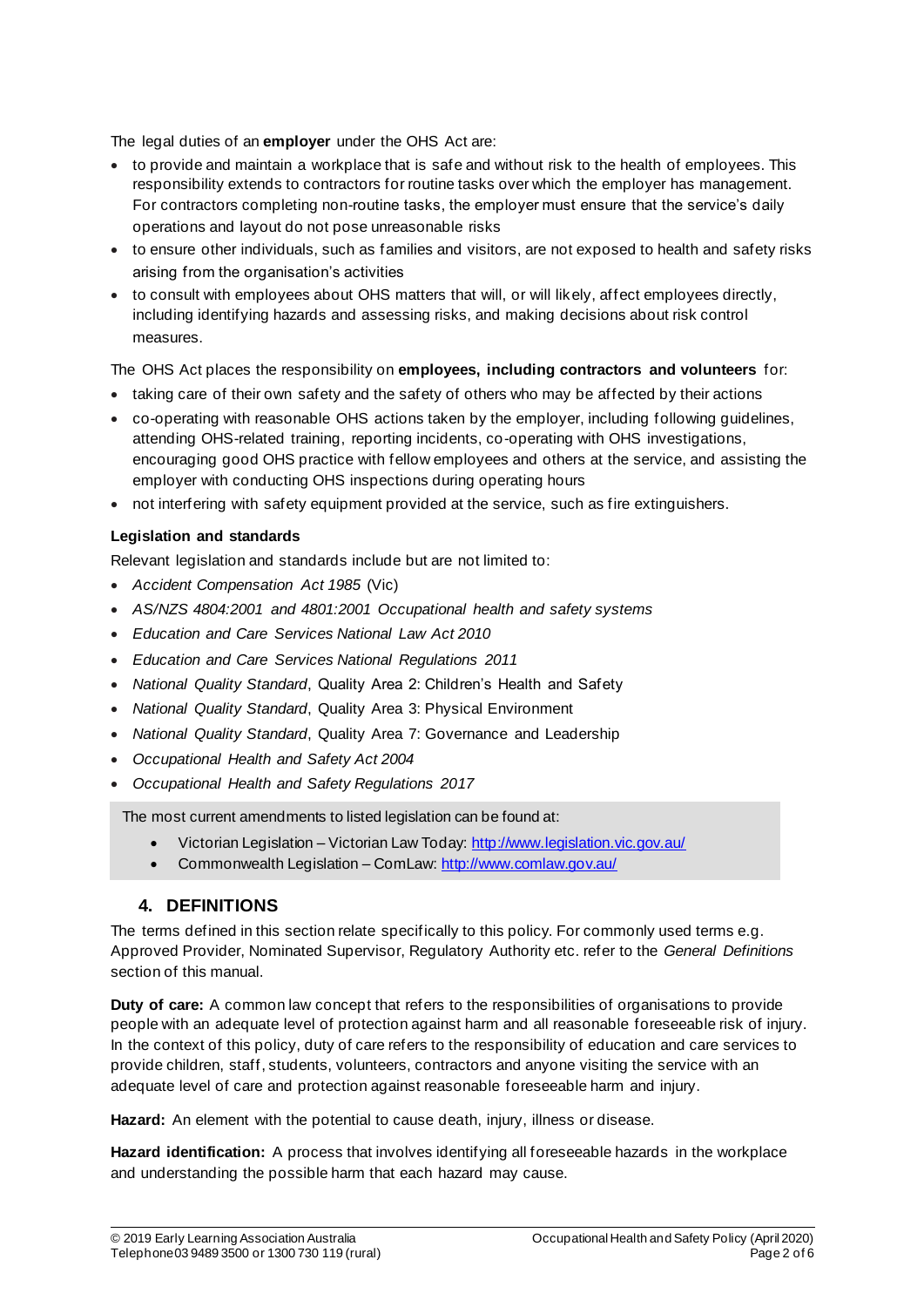**Hazard management:** A structured process of hazard identification, risk assessment and control, aimed at providing safe and healthy conditions for employees, contractors and visitors while on the premises of Hughesdale Kindergarten [Service Name]or while engaged in activities endorsed by Hughesdale Kindergarten

**Harm:** Includes death, or injury, illness (physical or psychological) or disease that may be suffered by a person as a consequence of exposure to a hazard.

**Safety data sheet:** Provides employees and emergency personnel with safety procedures for working with toxic or dangerous materials. The data sheet includes all relevant information about the material such as physical properties (e.g. melting/boiling point, toxicity and reactivity), health effects, first aid requirements and safe handling procedures (e.g. personal protective equipment, safe storage/disposal and management of spills).

**OHS committee:** A committee that facilitates co-operation between an employer and employees in instigating, developing and carrying out measures designed to ensure the health and safety of employees in the workplace.

**Risk:** The chance (likelihood) that a hazard will cause harm to individuals.

**Risk assessment:** A process for developing knowledge/understanding about hazards and risks so that sound decisions can be made about the control of hazards. Risk assessments assist in determining:

- what levels of harm can occur
- how harm can occur
- the likelihood that harm will occur.

**Risk control:** A measure, work process or system that eliminates an OHS hazard or risk, or if this is not possible, reduces the risk so far as is reasonably practicable.

### **5. SOURCES AND RELATED POLICIES**

#### **Sources**

- *Early Childhood Management Manual*, ELAA
- OHS in Early Childhood Services (ELAA): www.ohsinecservices.org.au
- WorkSafe Victoria: www.worksafe.vic.gov.au

#### **Service policies**

- *Child Safe Environment Policy*
- *Code of Conduct Policy*
- *Emergency and Evacuation Policy*
- *Incident, Injury, Trauma and Illness Policy*
- *Participation of Volunteers and Students Policy*
- *Privacy and Confidentiality Policy*
- *Road Safety and Safe Transport Policy*
- *Staffing Policy*

# **PROCEDURES**

#### **The Approved Provider and Persons with Management and Control is responsible for:**

- providing and maintaining a work environment that is safe and without risks to health (OHS Act: Section 21). This includes ensuring that:
	- − there are safe systems of work
	- all plant and equipment provided for use by staff, including machinery, appliances and tools etc., are safe and meet relevant safety standards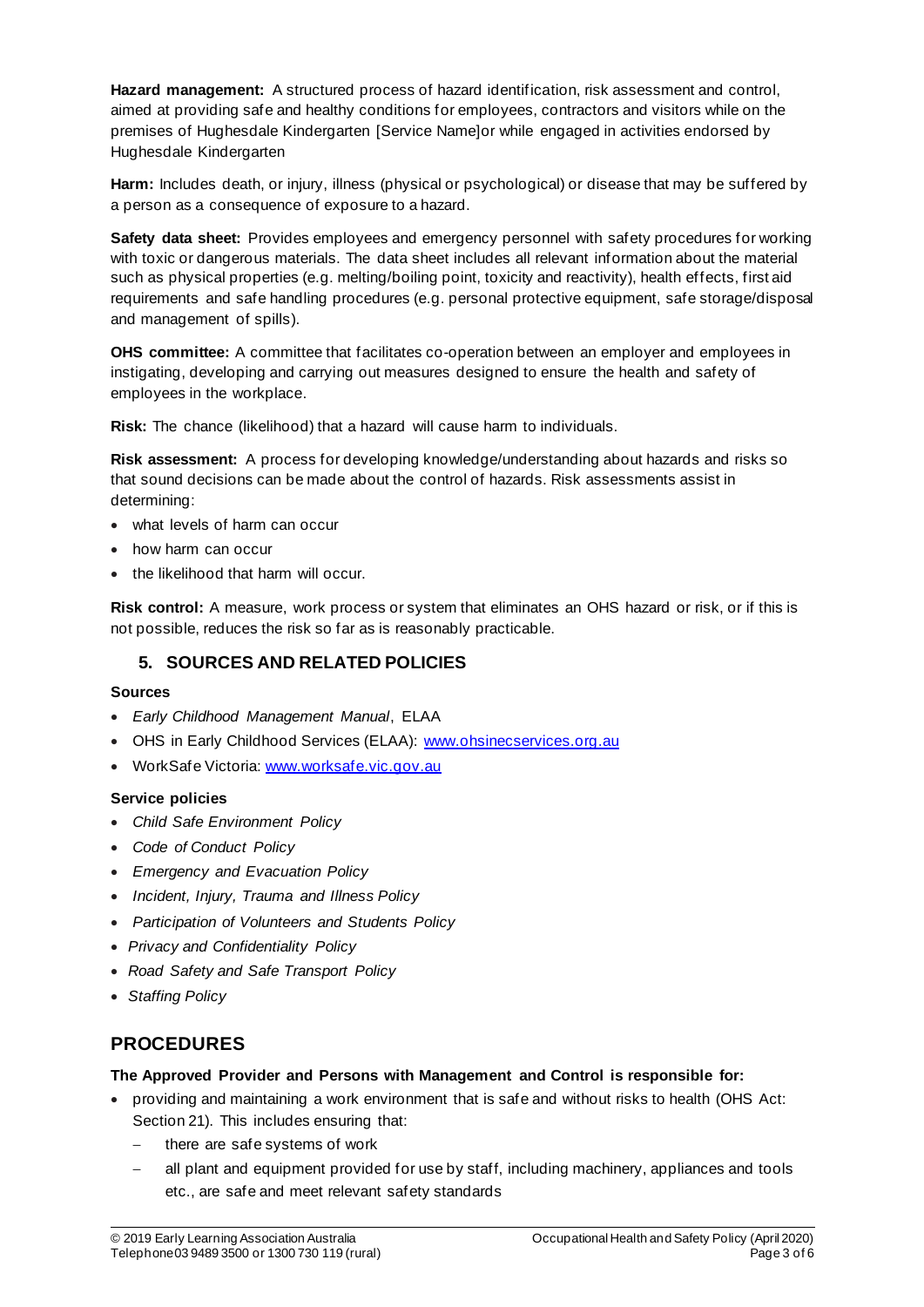- substances, and plant and equipment, are used, handled, and stored safely
- safety data sheets are supplied for all substances kept and/or used at the service (refer to: www.ohsinecservices.org.au )
- there are adequate welfare facilities e.g. first aid and dining facilities etc.
- there is appropriate information, instruction, training and supervision for employees

(Note: *This duty of care is owed to all employees, children, parents/guardians, volunteers, students, contractors and any members of the public who are at the workplace at any time*)

- ensuring there is a systematic risk management approach (refer to: www.ohsinecservices.org.au) to the management of workplace hazards. This includes ensuring that:
	- − hazards and risks to health and safety are identified, assessed and eliminated or, if it is not possible to remove the hazard/risk completely, effectively controlled
	- measures employed to eliminate/control hazards and risks to health and safety are monitored and evaluated regularly
- ensuring regular safety audits of the following:
	- indoor and outdoor environments
	- all equipment, including emergency equipment
	- playgrounds and fixed equipment in outdoor environments
	- − cleaning services
	- − horticultural maintenance
	- − pest control
- monitoring the conditions of the workplace and the health of employees (OHS Act: Section 22)
- protecting other individuals from risks arising from the service's activities, including holding a fete or a working bee etc., or any activity that is ancillary to the operation of the service e.g. contractors cleaning the premises after hours (OHS Act: Section 23)
- providing adequate instruction to staff in safe working procedures, and informing them of known hazards to their health and wellbeing that are associated with the work that they perform at the service
- ensuring that all plant, equipment and furniture are maintained in a safe condition
- developing procedures to guide the safe use of harmful substances, such as chemicals, in the workplace
- ensuring that OHS accountability is included in all position descriptions
- allocating adequate resources to implement this policy
- displaying this policy in a prominent location at the service premises
- ensuring the physical environment at the service is safe, secure and free from hazards for children (refer to *Child Safe Environment Policy*)
- implementing/practising emergency and evacuation procedures (refer to *Emergency and Evacuation Policy*)
- implementing and reviewing this policy in consultation with the Nominated Supervisor, educators, staff, contractors and parents/guardians
- identifying and providing appropriate resources, induction and training to assist educators, staff, contractors, visitors, volunteers and students to implement this policy
- ensuring the Nominated Supervisor, educators, staff, contractors, volunteers and students are kept informed of any relevant changes in legislation and practices in relation to this policy
- consulting appropriately with employees and others directly impacted on OHS matters including:
	- − identification of hazards
	- − making decisions on how to manage and control health and safety risks
	- − making decisions on health and safety procedures
	- the need for establishing an OHS committee and determining membership of the committee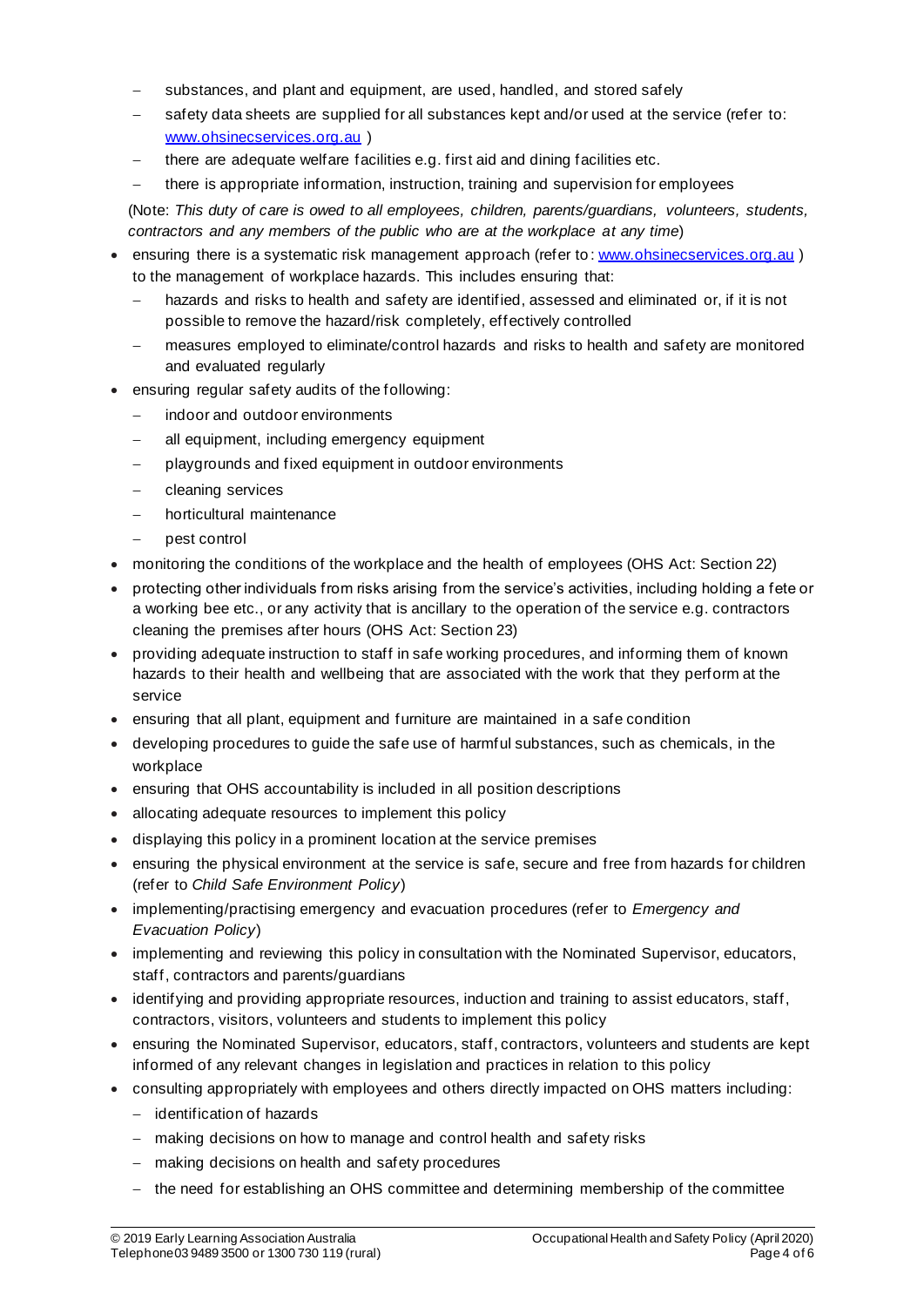- − proposed changes at the service that may impact on health and safety
- − establishing health and safety committees
- notifying WorkSafe Victoria about serious workplace incidents, and preserving the site of an incident (OHS Act: Sections 38–39)
- holding appropriate licenses, registrations and permits, where required by the OHS Act
- attempting to resolve OHS issues with employees or their representatives within a reasonable timeframe
- not discriminating against employees who are involved in health and safety negotiations
- allowing access to an authorised representative of a staff member who is acting within his/her powers under the OHS Act
- producing OHS documentation as required by inspectors and answering any questions that an inspector asks
- not obstructing, misleading or intimidating an inspector who is performing his/her duties.

The above list of procedures is not exhaustive. Services must develop specific procedures to be followed in managing hazards and issues identified. Such specific issues include chemical management, purchasing of equipment, hazard identification and risk assessment etc. For more information and guidance, refer to: www.ohsinecservices.org.au

#### **The Nominated Supervisor and Person in Day to Day Charge is responsible for:**

- ensuring that all educators/staff are aware of this policy, and are supported to implement it at the service
- organising/facilitating regular safety audits of the following:
	- indoor and outdoor environments
	- all equipment, including emergency equipment
	- playgrounds and fixed equipment in outdoor environments
	- − cleaning services
	- − horticultural maintenance
	- − pest control
- ensuring that all cupboards/rooms are labelled accordingly, including those that contain chemicals and first aid kits, and that child-proof locks are installed on doors and cupboards where contents may be harmful
- ensuring the physical environment at the service is safe, secure and free from hazards for children (refer to *Child Safe Environment Policy*)
- ensuring that all equipment and materials used at the service meet relevant safety standards
- ensuring the service is up to date with current legislation on child restraints in vehicles if transporting children (refer to *Road Safety and Safe Transport Policy)*
- implementing and practising emergency and evacuation procedures (refer to *Emergency and Evacuation Policy*)
- implementing and reviewing this policy in consultation with the Approved Provider, educators, staff, contractors and parents/guardians
- identifying and providing appropriate resources and training to assist educators, staff, contractors, visitors, volunteers and students to implement this policy
- keeping up to date and complying with any relevant changes in legislation and practices in relation to this policy.

#### **Educators and other staff are responsible for:**

- taking care of their own safety and the safety of others who may be affected by their actions
- co-operating with reasonable OHS actions taken by the Approved Provider, including:
	- − following OHS rules and guidelines